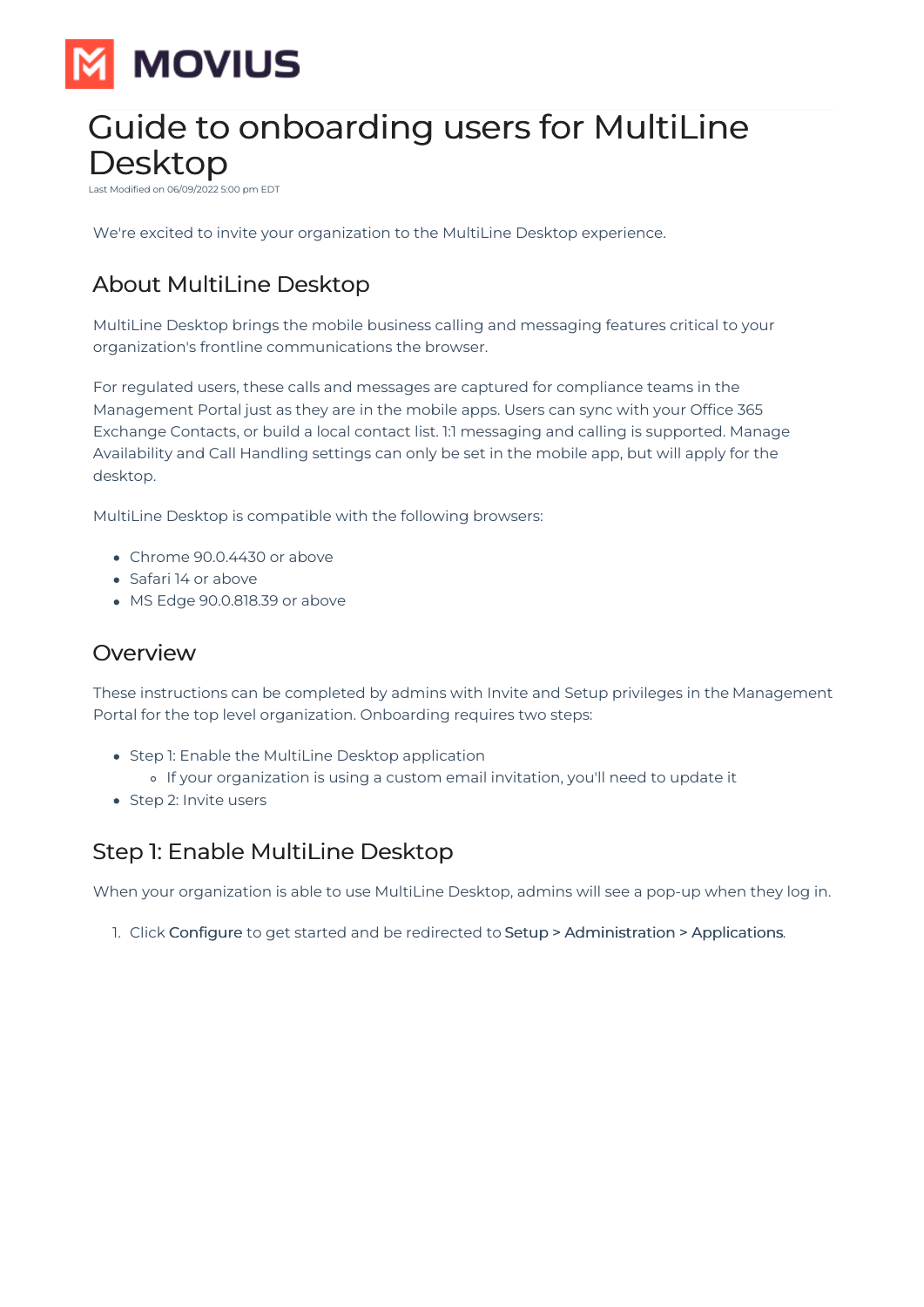

| ΊLΕ         | Ð                                                                                   | $R_{\parallel}$<br>eako<br>kcep |
|-------------|-------------------------------------------------------------------------------------|---------------------------------|
| <b>ICEL</b> | <b>G</b> MultiLine                                                                  | res<br>ns.                      |
| nin)        | <b>MultiLine Desktop</b>                                                            |                                 |
|             | Great News! Your users can now use the MultiLine Desktop<br>for Calls and Messages. |                                 |
|             | Click 'Configure' to complete MultiLine Desktop set up.                             |                                 |
|             | Configure                                                                           |                                 |
| ENT (       | Close                                                                               | To<br>niza<br>8 <sup>°</sup>    |
|             |                                                                                     |                                 |

2. Check the box for Enable MultiLine Desktop to enable.

| 合<br><b>DASHBOARD</b>                                                     | <b>MOVIUS</b>                                                                                                                        |                                             |                                                                                                                                                                                                                                                            |      |  |  |  |  |
|---------------------------------------------------------------------------|--------------------------------------------------------------------------------------------------------------------------------------|---------------------------------------------|------------------------------------------------------------------------------------------------------------------------------------------------------------------------------------------------------------------------------------------------------------|------|--|--|--|--|
| 譽<br><b>ACCOUNTS</b><br>┻<br><b>ADMINISTRATORS</b><br> <br><b>REPORTS</b> | $\mathbf{r}$<br>Desc_554 > Setup<br>Menu<br>Administration<br>Company profile                                                        | $\mathbb{R}$                                | All the information displayed in Pacific - Midway (SST)<br><b>Applications</b><br>Mobile App                                                                                                                                                               | Edit |  |  |  |  |
| ۰<br><b>SETUP</b><br>ຨ<br>HELP                                            | Invitation Templates<br>Manage Alerts<br>Allowed Email Domains<br>Applications<br>Two Factor Authentication<br><b>Webhook Events</b> | b.                                          | Minimum Version<br>Minimum version<br><b>Allowed Applications</b><br>Movius for BlackBerry<br>$\blacksquare$ MultiLine<br>Movius Agent<br>Please select the applications you want to allow.<br>MultiLine for Intune<br>Plus1 Multiline<br>Sprint MultiLine |      |  |  |  |  |
|                                                                           | Number Management<br><b>User Permissions</b><br><b>Feature Settings</b><br><b>Branding</b>                                           | $\mathbf{b}$<br>$\mathbf b$<br>$\mathbb{R}$ | Desktop App<br>Enable Multiline Desktop<br>MultiLine Desktop will be available for all the users in the organization.<br>Your organization email template does not have the <b>MultiLine Desktop</b> details ((web_app_link))                              |      |  |  |  |  |
|                                                                           |                                                                                                                                      |                                             | > Update Email Invitation template                                                                                                                                                                                                                         |      |  |  |  |  |

For customers that are using customized email templates, upon enabling, you'll see the notification to update the Email Invitation template if your email invitation template is not updated with the MultiLine Desktop details.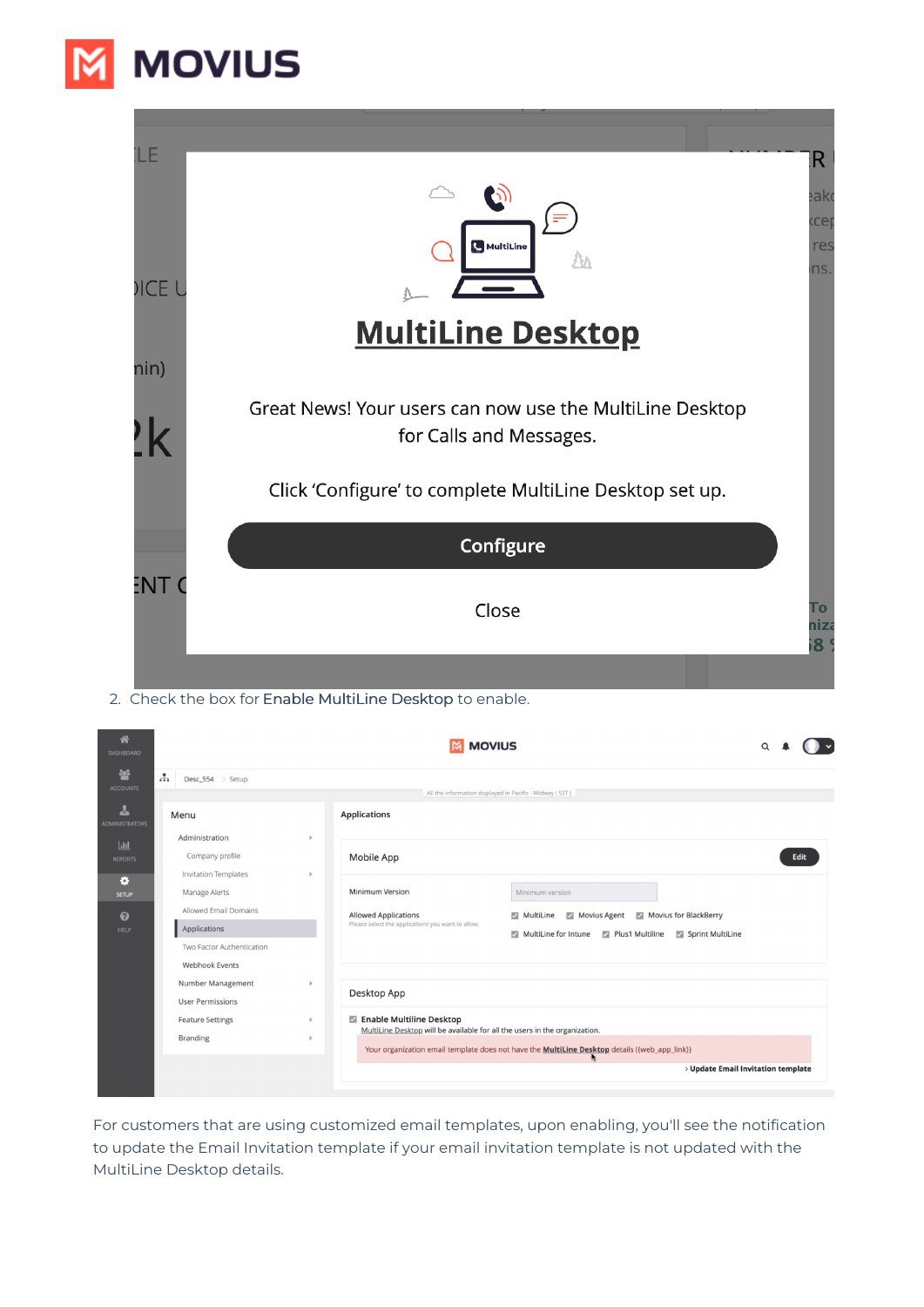

#### Update the email invitation (for custom email invites only)

You'll only see this prompt if your organization is using a custom email invitation, as we have updated default email invitations automatically.

- 1. Click Update Email Invitation template. You'll be redirected to the custom email template screen.
- 2. Click Copy to Clipboard.

| INTION NOSTINUOI U/ NIC_IIINGA: SGIIGN-IGN4UTUCIUN |             |                    |                                                                                       |        |  |                                |                    |
|----------------------------------------------------|-------------|--------------------|---------------------------------------------------------------------------------------|--------|--|--------------------------------|--------------------|
| uct Hunt - Th                                      | $\odot$     | IPL Alumni Network | PLM Sharepoint $\bullet$ Truphone - User S $\chi$ Inflexion Point www. P-Camp   NASSC |        |  |                                | G Goog             |
|                                                    |             |                    |                                                                                       |        |  |                                |                    |
|                                                    | Instruction |                    |                                                                                       |        |  |                                |                    |
|                                                    |             |                    |                                                                                       |        |  |                                |                    |
|                                                    |             |                    | Paste the MultiLine Desktop details to your email invitation template.                |        |  |                                |                    |
|                                                    |             |                    |                                                                                       |        |  |                                |                    |
|                                                    |             |                    |                                                                                       | Cancel |  | <b>Copy to Clipboard</b><br>ৎত |                    |
|                                                    |             |                    |                                                                                       |        |  |                                | <b>Preview Tem</b> |
|                                                    |             |                    |                                                                                       |        |  |                                |                    |
|                                                    |             |                    | <b>Sample template</b>                                                                |        |  |                                |                    |
| ains                                               |             |                    |                                                                                       |        |  |                                |                    |

- 3. Paste the content into the invitation and make edits if desired.
- 4. Click Edit to make changes.
- 5. Click Preview Template to see how edits would look and make sure that parameters are working properly.
- 6. Click Save.

Once an admin updates their invitations, other admins will be notified and can view the updated invitation and send to users.

Example invitation with MultiLine Desktop link and instructions added:

- To manually activate, click this link to download the app and enter the credentials below during onboarding: **Company Id: MAKR** UserName : Melanie.Allen@moviuscorp.com
	- Password : ae
- To access MultiLine Desktop, click this link and enter the username and password above during onboarding. Please note that you'll be requested to create a password when signing in to MultiLine Desktop for the first time.

## Step 2: Invite users

#### Onboarding new users

For users who have never used the mobile app or desktop app,[invite](http://moviuscorp.knowledgeowl.com/help/send-multiline-invitations-add-users) these users [\(https://moviuscorp.knowledgeowl.com/help/send-multiline-invitations-add-users\)](https://moviuscorp.knowledgeowl.com/help/send-multiline-invitations-add-users) in the usual fashion after enabling Desktop and updating the invitation, if required. Note: Only organizations with custom email